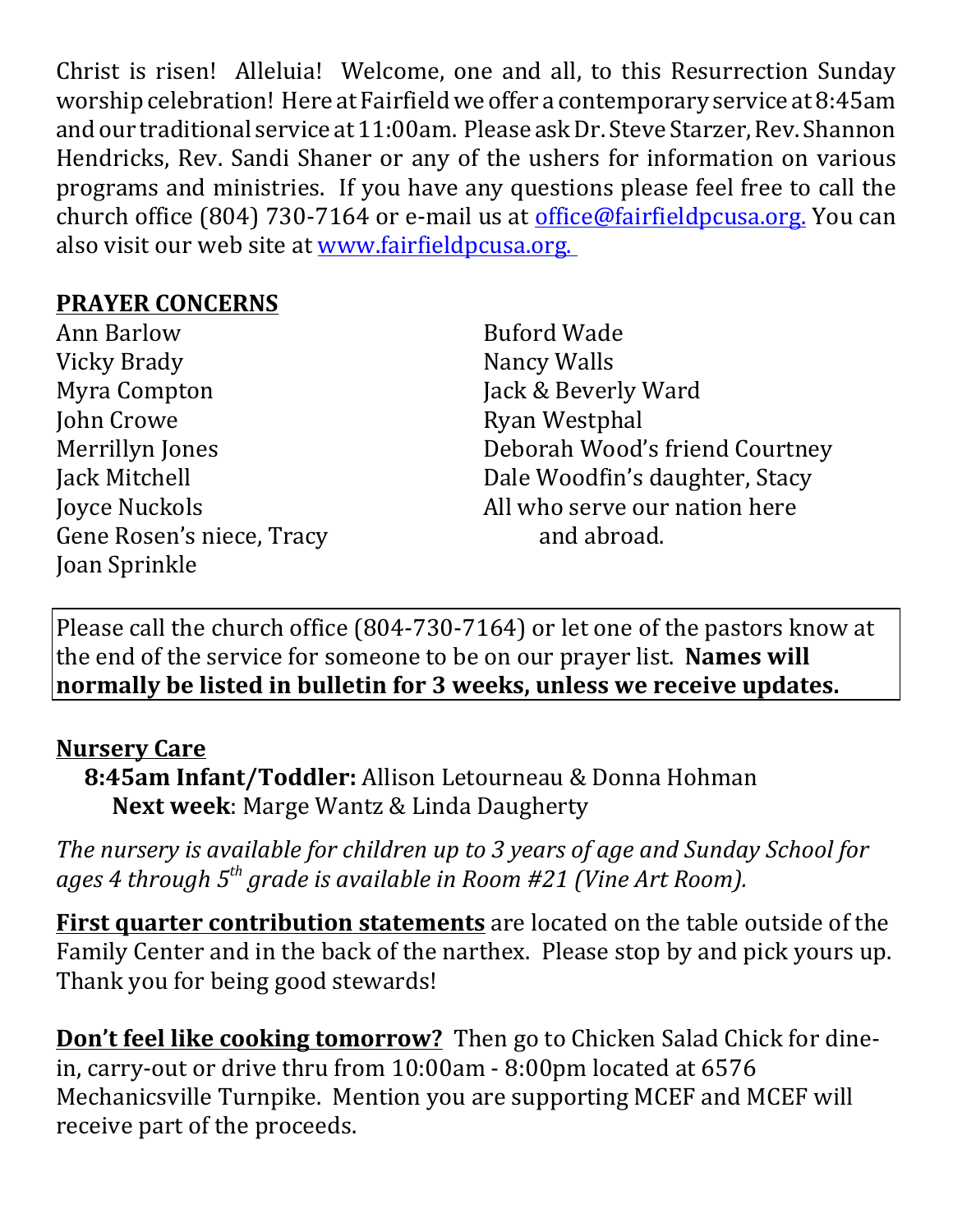**The deadline for the May newsletter** is April 20<sup>th</sup>. Articles submitted after that date will go in the next newsletter.

## **The next Mechanicsville Kids Clothes Swap** is **Saturday, April 23**.

Collection days are this coming Tuesday, Thursday and Friday. Please see the insert in this bulletin.

**Healing Service** - We invite you to join us in worship on **Sunday, April 24** for a Healing Service. In each of our morning worship services that day there will be an opportunity, for those who wish, to come forward for anointing with oil and prayer. Those who come may request prayer for themselves or on the behalf of others. All are welcome.

Our next **BLOOD DRIVE** is Tuesday, **April 26** from 1-6pm. Please check out the insert and sign up to give blood!

**The Deacons have put together more "blessing socks"** for our members to take and share with those who are homeless in our area. They contain a pair of socks, a bottle of water, a bottle of hand sanitizer, a toothbrush, a paper with resources and a gift card for McDonald's or some place similar. Please feel free to take one and keep it in your car to share with someone who would appreciate this blessing!

**There are still many dates available to sign up for flowers.** The cost is \$25 and you can give them in memory, honor, or in celebration of someone special. Please check out the flower calender located on the bulletin board near the small kitchen.

**Beginning on Sunday, May 1st , the contemporary service will start at 9:00am.** This is a change. Right now we are meeting at 8:45am. Please make a note of this change.

**The Upper Room Daily Devotional books** for May/June are located in the narthex. These books are free so please pick one up!

**Camp Hanover** is hosting a fun day on May 1 from 2 to 5 p.m. This free event is open to everyone. Sample campfire cooking, try your hand at archery, paddle a canoe on the lake, or hike the trails on their 600-acre site.